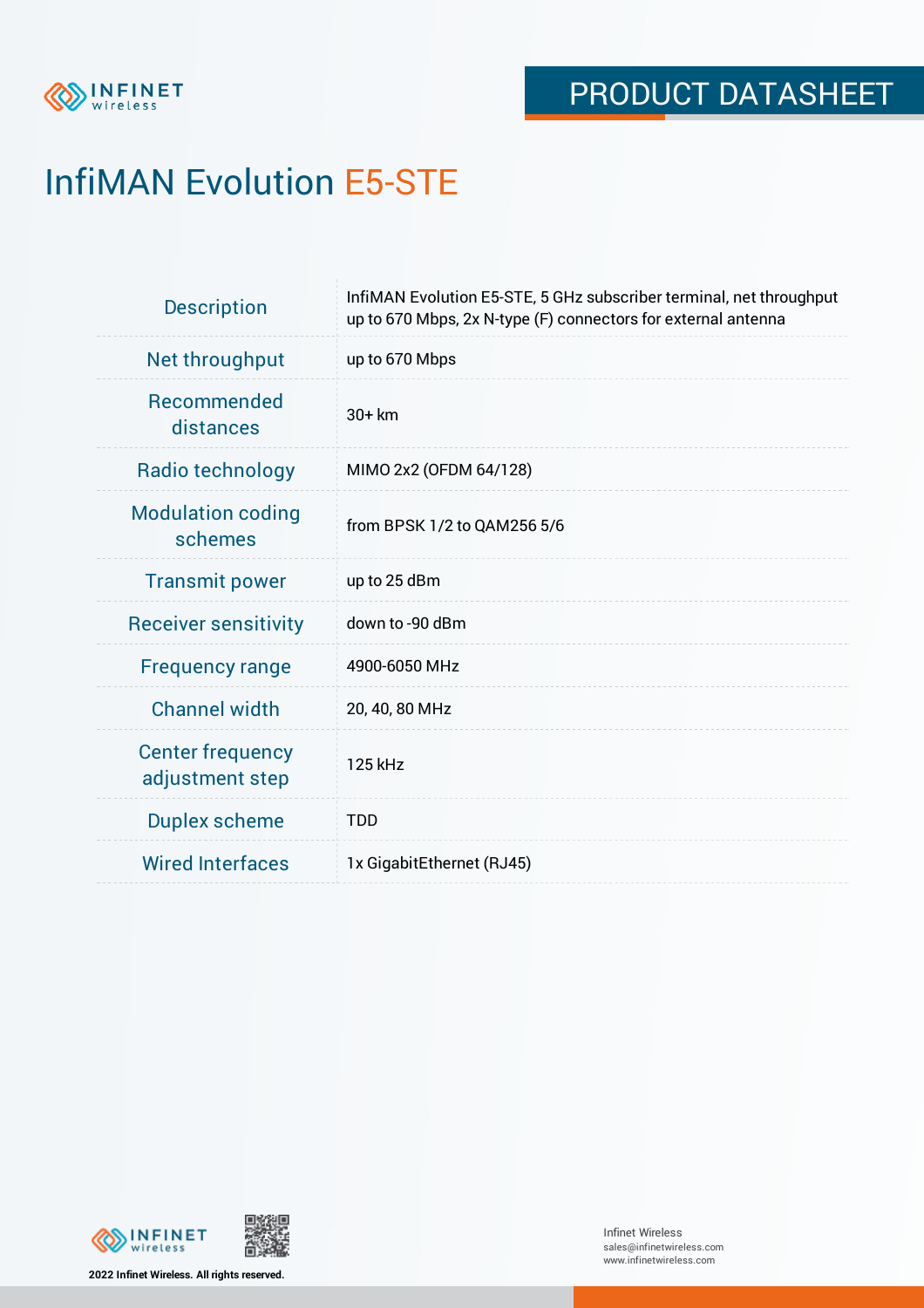

# InfiMAN Evolution E5-STE

| Consumption                | up to 15 W                                                                                                                                                                                                                                                                                                    |                      |                 |  |  |
|----------------------------|---------------------------------------------------------------------------------------------------------------------------------------------------------------------------------------------------------------------------------------------------------------------------------------------------------------|----------------------|-----------------|--|--|
| <b>Power options</b>       | 90-240 VAC ~ @ 50/60 Hz, ±4356 VDC                                                                                                                                                                                                                                                                            |                      |                 |  |  |
| <b>Outdoor Unit (ODU)</b>  | 180x190x86 mm, 1.2 kg                                                                                                                                                                                                                                                                                         |                      |                 |  |  |
|                            |                                                                                                                                                                                                                                                                                                               |                      |                 |  |  |
| <b>Part Number Options</b> | Prefix                                                                                                                                                                                                                                                                                                        | Freq.<br><b>Band</b> | Capacity        |  |  |
|                            | $\cal E$                                                                                                                                                                                                                                                                                                      | $\sqrt{5}$           | 20<br>50<br>670 |  |  |
| <b>Part Number Example</b> | E5-STE/05900 50                                                                                                                                                                                                                                                                                               |                      |                 |  |  |
| <b>Packing List</b>        | - Outdoor unit E5-STE - 1 pcs.<br>- Power Supply IDU-CPE-G(24W) - 1 pcs.<br>- Power Cord - 1 pcs.<br>- Cable Gland - 1 pcs.<br>- Standard RJ-45 connector - 1 pcs.<br>- Shielded RJ-45 connector - 1 pcs.<br>- RJ-45 Plug Cap - 1 pcs.<br>- MONT-KIT-85 Mounting kit - 1 pcs.<br>- Quick Start Guide - 1 pcs. |                      |                 |  |  |



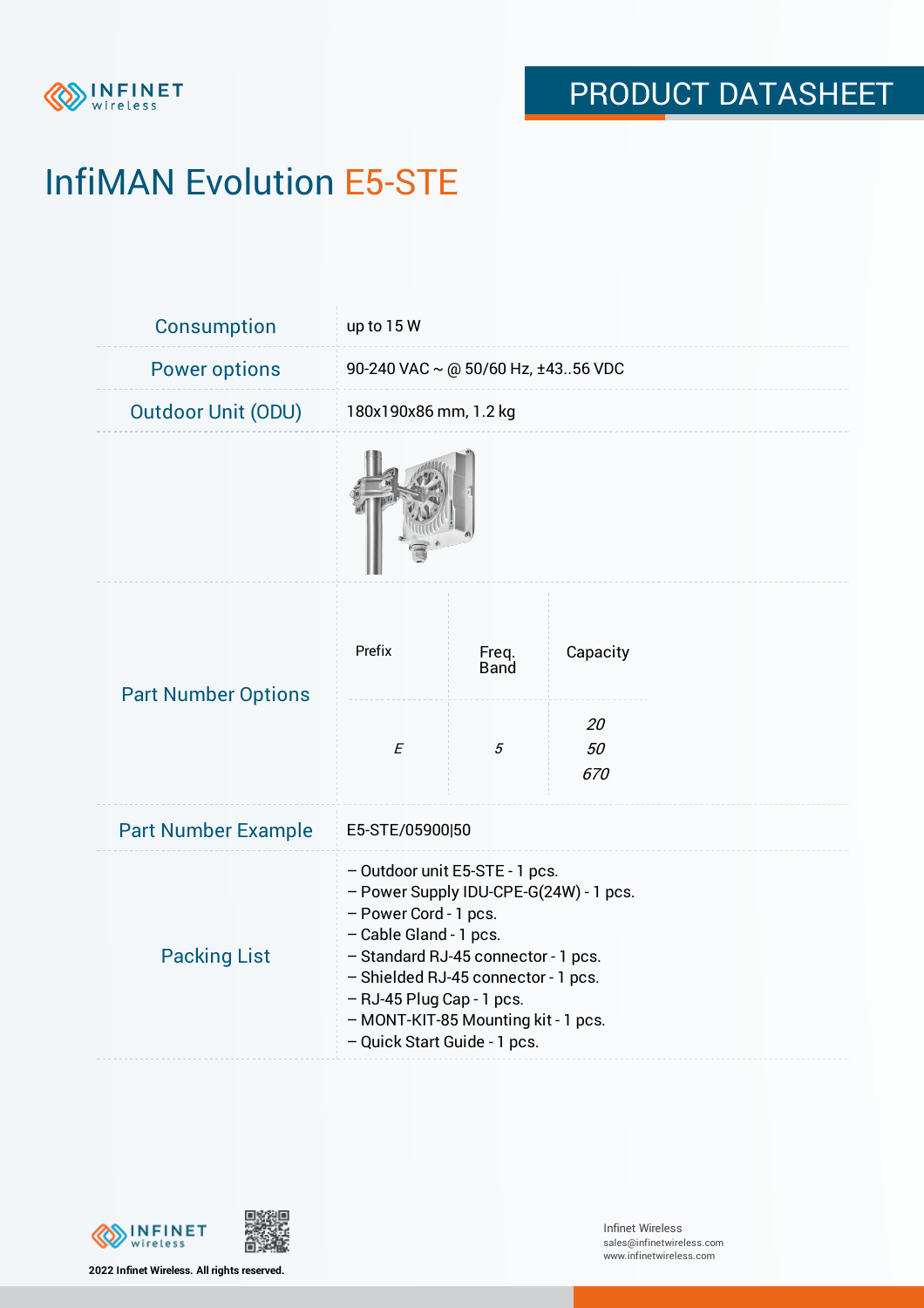

## PRODUCT DATASHEET

## InfiMAN Evolution E5-STE

### Features

#### **RADIO**

- **Voice/RTP Aware Superpacketing**
- **DFS**
- **Automatic Bitrate Control** Þ
- Þ **Automatic Transmit Power Control**
- Þ **Automatic Distance Learning**
- Þ **Channel Time Adjustment**
- Þ **Spectrum Analyzer mode**
- Þ **Channel testing tools**

### **NETWORKING**

- **Ethernet-over-IP and IP-over-IP tunneling**
- Þ **ARP protocol support**
- **MAC/IP filtering** Þ
- **Full-fledged 2nd layer switch**
- Þ **RIPv2 / OSPFv2 /static routing**
- ٠ **L2/L3 Firewall**
- × **NAT (multipool, H.323-aware)**
- **DHCP client/server/relay**

### **MANAGEMENT FEATURES**

- **Various Management Protocols: HTTP, HTTPS, SSH, Telnet, SNMP v1/2c/3 (MIB-II and proprietary MIBs)**
- **Graphical User Interface**
- **LED Indication: power status, wireless and wired link status, signal level**
- **Antenna alignment tool**
- ٠ **Automatic software update**
- **Online monitoring with proprietary EMS InfiMONITOR.**

### **QUALITY-OF-SERVICE**

- **17 priority queues**
- **IEEE 802.1p support**
- **IP TOS / DiffServ support**
- ٠ **Full voice support**
- **Traffic limiting (absolute, relative, mixed)** ٠
- **Traffic redirection**